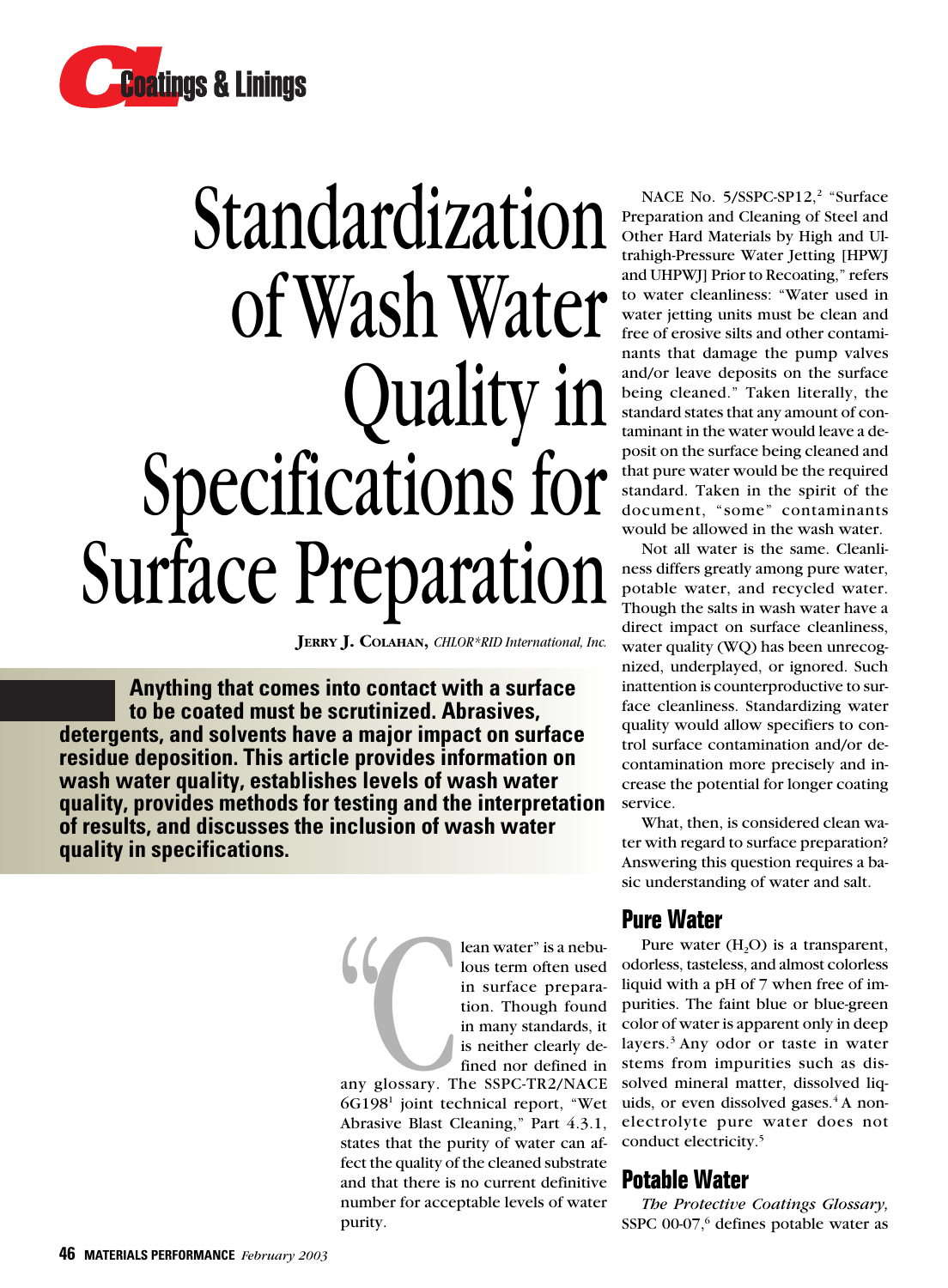"Water that is fit for human consumption; mainly drinking water." Potable water may not be fit for surface preparation, however. It may be a very good electrolyte containing varying amounts of dissolved ionic "impurities." Ions (cations and anions) are electrically charged and can readily move through a solution, carrying the electrical charge with them. When electrodes or electrical connectors are in the solution with the ions, the cations move toward the negative electrode (cathode) and the anions move toward the positive electrode (anode).4 This movement and attraction in solution on a steel surface explains how small amounts of impurities (salts) in wash water may attach themselves to the steel being cleaned, thus providing another avenue of salt deposition onto a surface.

Most potable water in the U.S. is treated with various amounts of biocide(s)—typically sodium hypochlorite (NaOCl) (chlorine), bromates, chloramines, chlorites, etc. The U.S. Environmental Protection Agency (EPA) (Washington, D.C.) "National Secondary Drinking Water Regulations,"7 under "Guidance for Nuisance Chemicals," suggests a level of no more than 250 ppm for chlorides, 250 ppm for sulfates, and a maximum of 500 ppm for total dissolved solids for human consumption. The EPA's primary potable water regulations also allow no more than 10 ppm nitrates, measured as nitrogen.

However, these maximum levels of salts neither reflect an ability to clean a surface nor echo their potential destructive forces to a metal surface when used in surface preparation.

#### **Factory (Plant-Industrial-Fire) Water**

The quality or cleanliness of industrial and fire water may vary from distilled water to deionized water to reverse osmosis (RO) water to recycled cooling tower water, etc. The quality

#### **TABLE 1 CONTAMINATED WASH WATER DEPOSITION VERTICAL STEEL SURFACE WITH 2.5- TO 3.0-MIL PROFILE**

|                                    | 30   | 60  | 90   | 150  | 180 | 300 |
|------------------------------------|------|-----|------|------|-----|-----|
| Chloride, sulfate, or nitrate =    | ppm  | ppm | ppm  | ppm  | ppm | ppm |
| Expected deposition $(\mu g/cm^2)$ | 0.25 | 0.5 | 0.75 | 1.25 |     | 2.5 |

of factory water may not have a required cleanliness criterion, and usually it is unfit for consumption. Outages and maintenance breakdowns, however, may cause the quality to vary even if a cleanliness criterion is established.

#### **Impurities in Natural Water**

Natural water contains many dissolved and suspended materials. Rainwater contains dissolved gases (oxygen, nitrogen, and carbon dioxide  $[CO<sub>3</sub>]$ ), air pollutants (chlorides, sulfates, and nitrates), suspended dust particles, and other particulate matter.

According to EPA reports, rain water has a pH ranging from  $4.3$  to  $6.0$ .<sup>8</sup> Any rain having a pH of 5.6 or less is considered acid rain. Ground water contains minerals dissolved from the soil and some suspended matter. Seawater contains more than 3.5% dissolved matter, most of which is derived from sodium chloride (NaCl).4

#### **Deionized, Distilled, and RO Water**

*The Protective Coatings Glossary* defines deionized water as "water purified by passing it through ion exchange resins to remove the mineral salts."

Distillation is a process of heating water in a distillation vessel. The liquid is converted to a vapor that passes over into the condenser. The vapor is condensed to a liquid, which flows into a receiving vessel. The dissolved mineral matter such as salts, etc. are not volatile at the boiling point of water and remains behind in the distillation vessel.<sup>9</sup>

RO, sometimes referred to as hyperfiltration, $10$  is a process of forcing pressurized water through a semi-

permeable membrane: some matter is allowed to pass through the membrane and some is not.

# **Testing Water for Salts**

There are numerous commercially available field test kits for testing water. Some test only for chlorides and others for chlorides, sulfates, and nitrates. Conductivity is another method that tests for "total" conductive species. Any method has advantages and disadvantages and must be understood prior to inclusion in a specification. SSPC Guide 15/SSPC TU-411 describes various methods for testing extract solutions and could be used for testing water.

#### **Evaporation With Subsequent Salt Deposition**

It must be remembered that during the surface-washing phase, and until evaporation occurs, the surface is considered to be immersed.

Mitschke<sup>12</sup> states: "When a steel plate is power washed with water containing dissolved salts, a thin film of water will remain on the steel, evaporate, and leave a residue of these salts on the steel. Using a gram-sensitive scale, it has been estimated that 0.25 micrograms chloride/square centimeter (µg/cm<sup>2</sup>) can be deposited onto a vertical steel surface with a 2.5- to 3 mil  $[63.5-$  to  $76.2$ -µm] profile that is washed with water containing 30 ppm chloride. If the water contains 250 ppm chloride, the deposition of chloride will be  $\sim$ 2 µg/cm<sup>2</sup>. Increased surface profile would be expected to allow more water to adhere than lower surface profiles. On horizontal surfaces, the thickness of the water film can be even greater, resulting in a higher level of chloride deposition."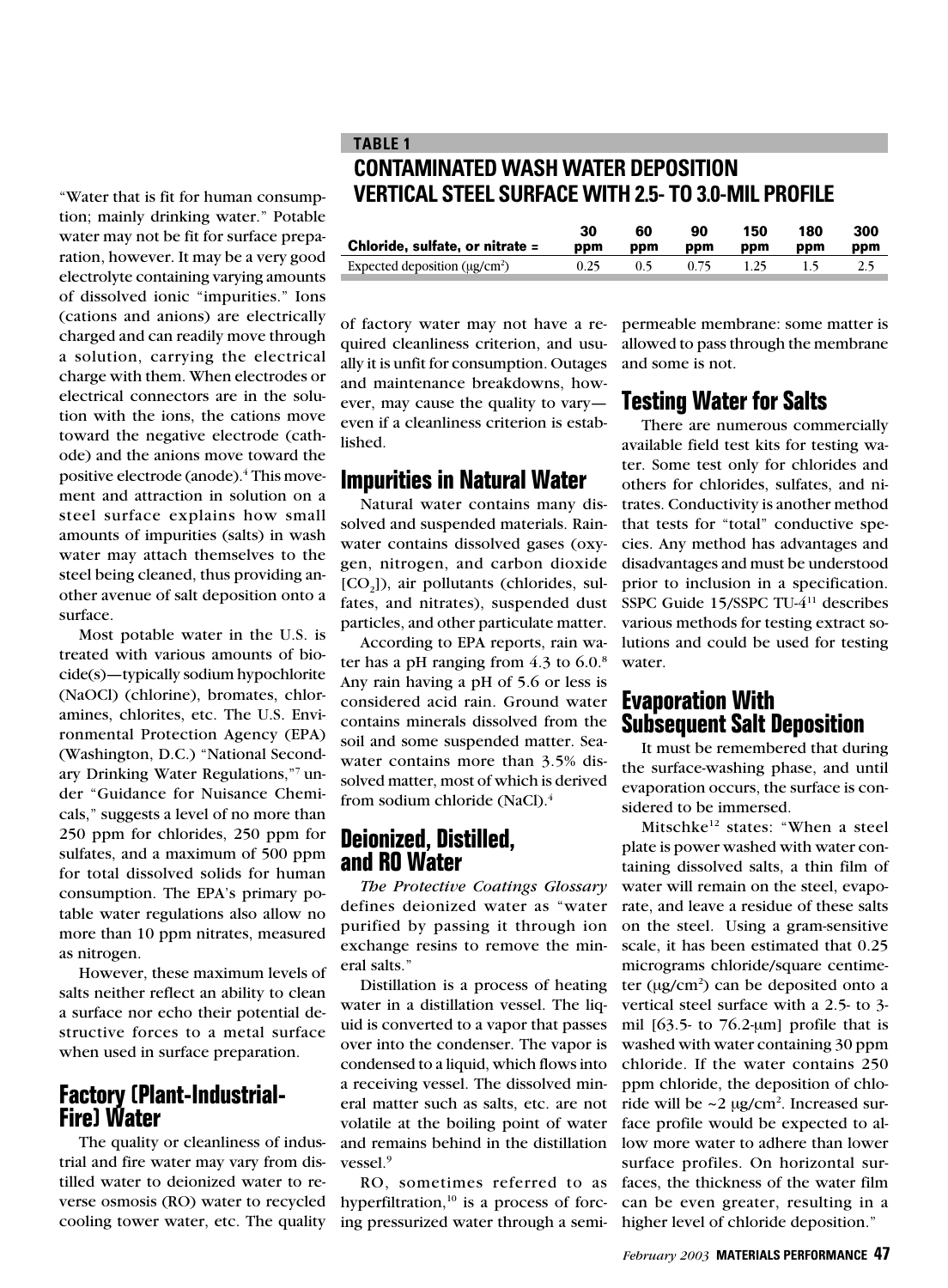# **Coatings & Linings**

# **TABLE 2 WATER QUALITY (WQ) (PPM)**

| WO 1           | WO 2            | WO 3     | <b>WO 4</b> | <b>WO 5</b> |  |
|----------------|-----------------|----------|-------------|-------------|--|
|                | $>0$ ≤30        | >30≤60   | >60≤90      | >90≤150     |  |
| WO 6           | WO 7            | WO 8     | WO9         | <b>WO10</b> |  |
| $>150 \le 200$ | $>200 \leq 250$ | >250≤300 | >300≤350    | >350        |  |

# **Wash Water Deposition Rates**

Table 1 shows the expected salt deposition left on a vertical steel surface with a 2.5- to 3-mil profile after water washing and evaporation at various salt levels, based on the Mitschke research.

# **Wash Water Standard (WQ)**

Table 2 shows suggested WQ numbers for specifying "cleanliness" of wash water with regard to chlorides, sulfates, and nitrates (total of the three) based on the expected salt deposition from Table 1.

# **Additive Effect**

A review of published literature indicates the additive effect of the various salts has not been established. The literature does indicate higher corrosion rates with increases in salt density, however.<sup>13</sup>

# **Flash Rust**

These WQ levels do not necessarily correlate to flash rusting from one job environment to another. A review of published literature gives no indication of salt levels on steel at various humidity, dew point, and temperature levels at which flash rusting does or does not occur.

In NACE 5/SSPC-SP12 under "(A)Note:" it states, "HP WJ [high-pressure water jetting] and UHP WJ [ultrahigh-pressure water jetting] surfaces do not exhibit the hue of a dry abrasive-blasted steel surface. The matte finish color of clean steel immediately after WJ will turn to a golden hue..." This visual hue is iron oxide (FeO) (rust) caused by the water and/or salt, and it can be clearly seen under magnification.

# **Recycled Wash Water**

The reuse or recycling of water will "accumulate" various contaminants and is typically filtered or treated before it is allowed to reenter the pump system. Many pump equipment manufacturers require filtration through a 5 µm or smaller filter to preserve pump valves and seals. A 5-µm filter is not sufficient to remove salts, however; a ~0.001-µm filter is needed to remove most salts.<sup>10</sup>

#### **Water Usage With Salt Removers and Passivators/ Inhibitors**

It is becoming more common to use chemical salt removers and passivators/inhibitors when water washing for surface preparation. The most cost-effective dilution of a salt remover and passivator/inhibitor would be to use water of sufficient cleanliness that the active ingredient(s) in the chemical would not be impacted by the impurities in the water.

#### **Water Usage With Abrasives**

Spark and dust control on many projects during surface preparation may be of utmost importance. Adding water together with abrasives typically reduces or eliminates sparks and dust.

In the past few years, several water-soluble abrasives have become available. When used in combination with water during surface preparation, the deposition of soluble residue onto the surface must be carefully monitored because the soluble salt deposition after blasting may be above the specification limits, requiring remediation.

# **Field Methods for Cleaning Water**

RO may be the most economical method of "cleaning" wash water, but the system needs sufficient volume to accommodate the workload. Deionized mineral tanks also are readily available, but the cost per gallon (3.8 L) treated is greater than RO. Sometimes RO units are installed upstream of the deionization tanks, allowing the tanks to finish "polishing" the water more cost-effectively. Other methods may be employed, but the result in any case should give the required cleanliness and be economically feasible.

### **Preparing a Specification**

A written specification typically would identify a field test kit or method for testing and quantifying salt contaminants in the wash water. Also, generally it would define an acceptable level of each salt (or conductivity) and present suggested remediation method(s) for noncompliant wash water. It would normally state whether water recycling is allowed. The author suggests the following verbiage:

"Water used for surface preparation shall be tested for chlorides, sulfates, and nitrates using the...field test kit and shall meet the following requirements: chlorides shall not exceed 10 ppm, sulfates shall not exceed 40 ppm, and nitrates shall not exceed 10 ppm. The total of these salts shall not exceed 60 ppm. (Wash water quality shall be WQ 3 or cleaner). If the water requires cleaning to meet these criteria, it shall be cleaned using RO and/or DI methods prior to use. Recycling wash water is allowed, but the cleanliness requirement must be maintained."

### **Conclusion**

Despite the disparity of adequate wash water values, and until such values are implemented and standardized, imaginative engineering offers the opportunity to greatly improve control of wash water cleanliness.